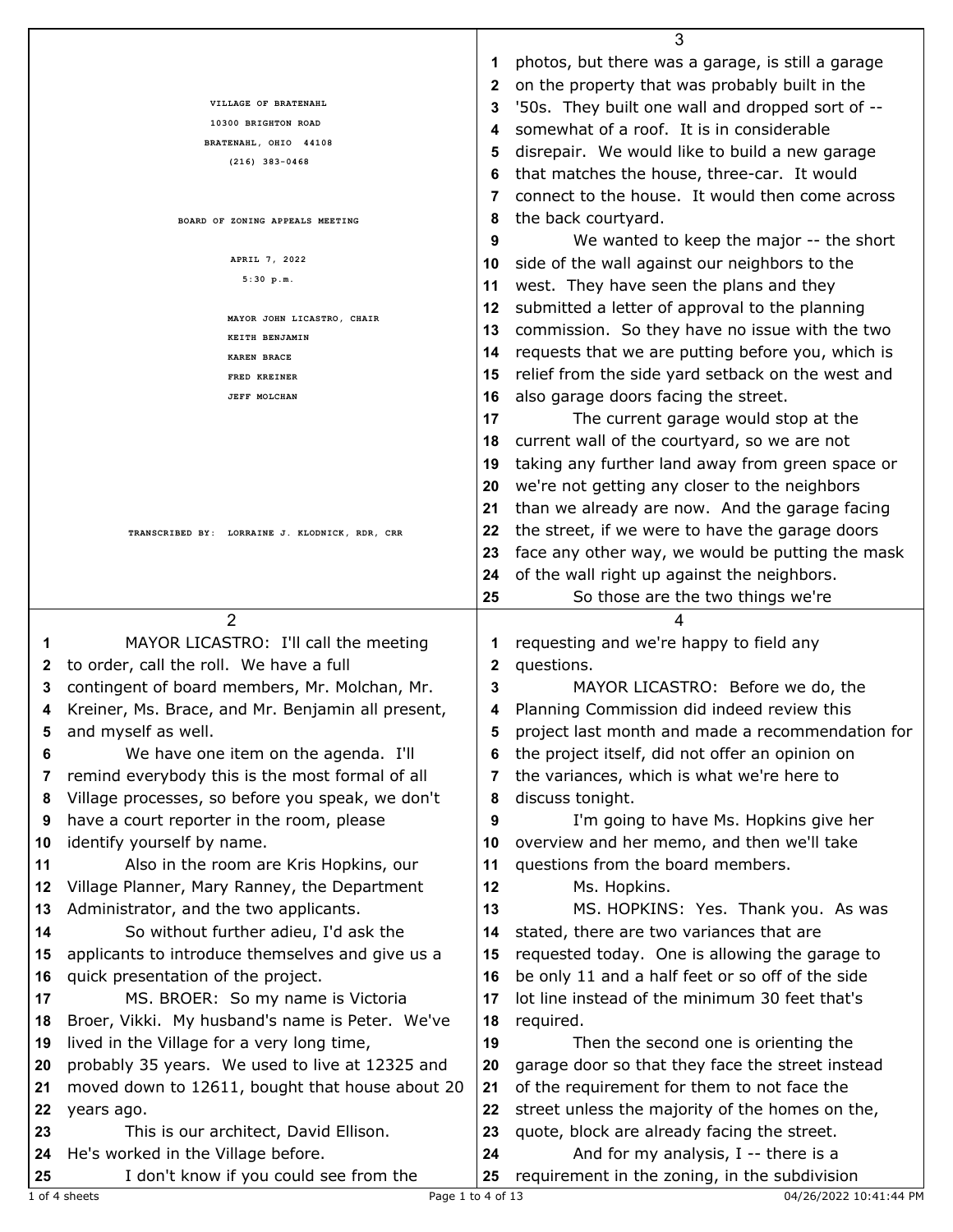|              | 5                                                                                         |              |                                                                                    |
|--------------|-------------------------------------------------------------------------------------------|--------------|------------------------------------------------------------------------------------|
| 1            | regulations basically that says a block is on                                             | 1            | I'm sorry, not even that much, 18 -- yes, 18 and                                   |
| $\mathbf{2}$ | average 1500 feet. So I looked at properties                                              | $\mathbf{2}$ | a half feet over, is that really much of a                                         |
| 3            | that were 750 feet on either side. And there are                                          | 3            | difference just from a separation point?                                           |
| 4            | not a majority of the garages that face the                                               | 4            | And I'd say that's one of the practical                                            |
| 5            | street. So that is why then that's the second                                             | 5            | difficulties is that it doesn't -- the neighbor                                    |
| 6            | variance being requested.                                                                 | 6            | doesn't gain much, but yet the applicant has to                                    |
| 7            | A couple of things, there are a few                                                       | 7            | pretty much rearrange much more than just where                                    |
| 8            | things to point out. There is a -- the lot line                                           | 8            | the garage is going to go in terms of the                                          |
| 9            | that you can see on the drawing that was the site                                         | 9            | courtyard and the layout of the driveway.                                          |
| 10           | plan that was submitted, it does take a jog to                                            | 10           | Then also there is significant                                                     |
| 11           | the east and as we all know property lines are                                            | 11           | vegetation between where the garage is at the                                      |
| 12           | imaginary lines so you can't really see them, so                                          | 12           | front of the house and where the front lot line                                    |
| 13           | in looking at the total separation between the                                            | 13           | is. It's 350 feet or so.                                                           |
| 14           | house to the west and the proposed garage, that                                           | 14           | So the garage door orientation, that is                                            |
| 15           | separation is 89 feet.                                                                    | 15           | important in areas like the street out front                                       |
| 16           | If both properties were -- had their                                                      | 16           | where the houses are much closer to the street                                     |
| 17           | houses, the minimum 30 feet from the lot line,                                            | 17           | and so those garage doors are visible. It's --                                     |
| 18           | then the minimum could be as small as 60 feet.                                            | 18           | they're not visible from the street where the                                      |
| 19           | So even with the variance that's being requested,                                         | 19           | garage is proposed on the site.                                                    |
| 20           | it still observes that spacing, that minimum                                              | 20           | So rearranging the garage doors for that                                           |
| 21           | spacing.                                                                                  | 21           | to comply with that to me is also not necessary                                    |
| 22           | Then you can also see that the house to                                                   | 22           | to meet and uphold the spirit of the zoning code.                                  |
| 23           | the west, 12521 Lake Shore Boulevard, is only a                                           | 23           | MAYOR LICASTRO: All residents within                                               |
| 24           | few feet off of its western boundary, so you have                                         | 24           | 300 feet of this property were notified by                                         |
| 25           | this sort of a pattern where for some reason when                                         | 25           | registered mail of this meeting. The only                                          |
|              | Molnar Reporting Services, LLC<br>(440) 340-6161                                          |              | Molnar Reporting Services, LLC<br>(440) 340-6161                                   |
|              |                                                                                           |              |                                                                                    |
|              | 6                                                                                         |              |                                                                                    |
| 1            | the property lines were drawn they were --                                                | 1            | response we got was from the neighbor to the west                                  |
| 2            | talking about when the houses were originally                                             | 2            | who did not have a problem. She was supportive                                     |
| 3            | built over a hundred years ago or so, they                                                | 3            | of this project going forward. Talking about                                       |
| 4            | weren't necessarily centered on the lot.                                                  | 4            | processes going further, but let's take comments                                   |
| 5            | The other thing that I thought was                                                        | 5            | from board members. Any comments?                                                  |
| 6            | important to note is that currently, and you can                                          | 6            | MR. BENJAMIN: Just a clarification to                                              |
| 7            | see this in the aerial photo on page 4 of my                                              | 7            | make sure I know what I'm looking at here. This                                    |
| 8            | report, they currently are using this car or this                                         | 8            | is the area where the proposed new garage would                                    |
| 9            | auto yard for parking. And so right now, the                                              | 9            | go?                                                                                |
| 10           | neighbors are, to the extent that it's visible,                                           | 10           | MS. BROER: Yes.                                                                    |
| 11           | though there's a lot of vegetation there, to the                                          | 11           | MR. BENJAMIN: So there's parking                                                   |
| 12           | extent that it is visible, they are now looking                                           | 12           | already there.                                                                     |
| 13           | at multiple cars.                                                                         | 13           | Oh, Keith Benjamin, for the record.                                                |
| 14           | So then the question is does it make                                                      | 14           | MAYOR LICASTRO: Thank you.                                                         |
| 15<br>16     | sense to install or to construct a single story                                           | 15<br>16     | MR. BENJAMIN: Okay. Then the one car                                               |
| 17           | garage, which from the elevations it's a -- the                                           | 17           | garage or shed, that's coming down as well?<br>MS. BROER: This shed, there are two |
| 18           | single story is a very low profile, especially<br>compared to the height of the building. | 18           | sheds that face each other. This is being                                          |
| 19           | So in terms of the practical                                                              | 19           | incorporated into the garage because it's going                                    |
| 20           | difficulties required to be assessed for                                                  | 20           | to connect here --                                                                 |
| 21           | variances, as was pointed out, if the garage were                                         | 21           | MR. BENJAMIN: Oh, okay.                                                            |
| 22           | to be reoriented, the neighbor would actually                                             | 22           | MS. BROER: -- inside this courtyard,                                               |
| 23           | have much more, almost twice as much of a wall                                            | 23           | which you can't see in this photo, there is a                                      |
| 24           | facing their property. And when you consider                                              | 24           | one-and-a-half-car garage that is in awful shape.                                  |
| 25           | that it's moving, it's what, 20, 25 feet maybe,                                           | 25           | It is falling apart.                                                               |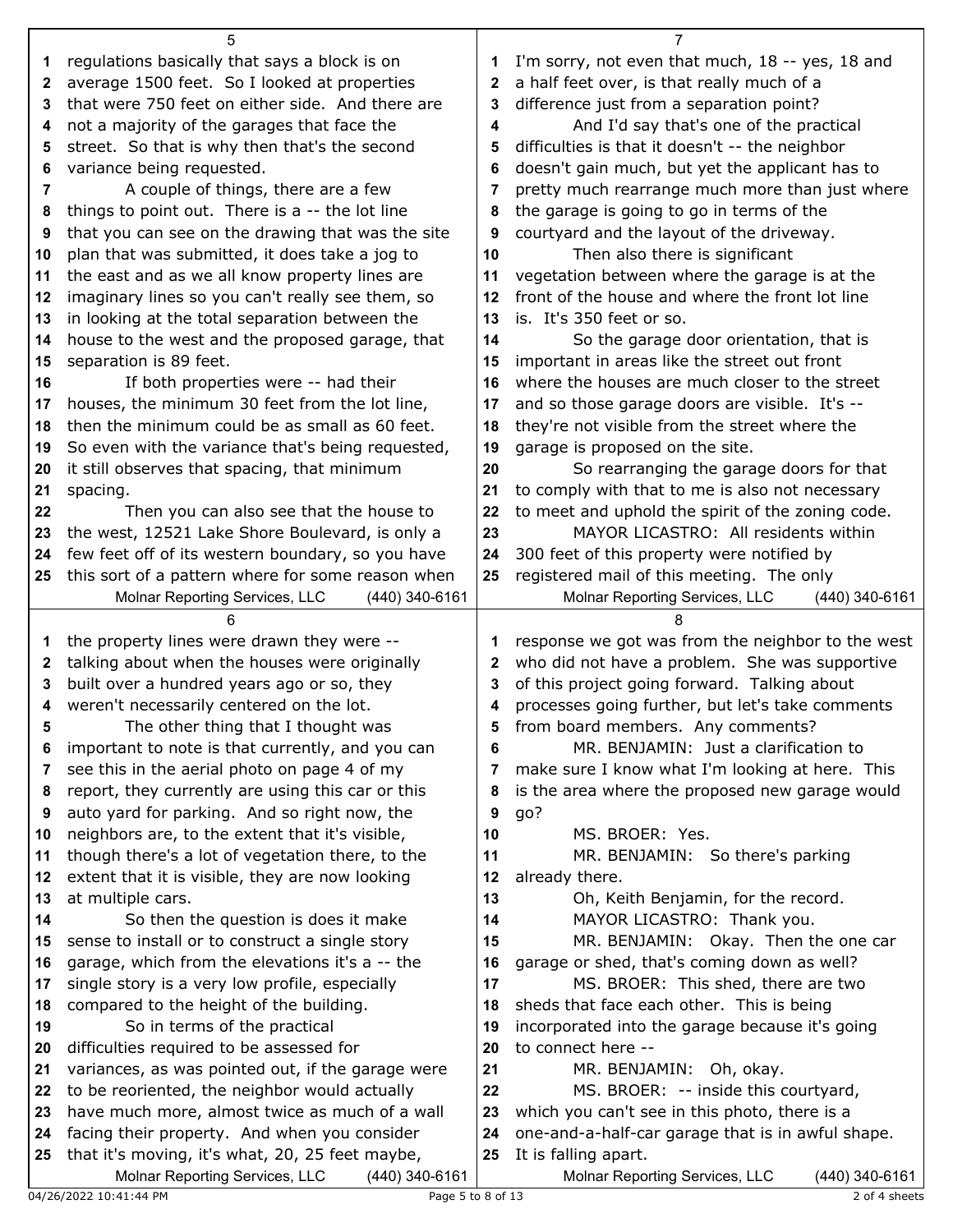|              | 9                                                                      |          | 11                                               |
|--------------|------------------------------------------------------------------------|----------|--------------------------------------------------|
| 1            | MR. BENJAMIN: Okay. So that is being                                   | 1        | to Council that two variances be granted, one of |
| 2            | demolished --                                                          | 2        | which pertains to the side yard setback, the     |
| 3            | MS. BROER: Yes.                                                        | 3        | other which pertains to the manner in which the  |
| 4            | MR. BENJAMIN: -- as part of the project                                | 4        | garage door faces the street.                    |
| 5            | as well? Okay.                                                         | 5        | MR. MOLCHAN: So moved.                           |
| 6            | MAYOR LICASTRO: Thank you,                                             | 6        | MR. BENJAMIN: Second.                            |
| 7            | Mr. Benjamin.                                                          | 7        | MAYOR LICASTRO: Discussion?                      |
| 8            | MR. BENJAMIN: Thank you, Mayor.                                        | 8        | MR. MOLCHAN: Just one motion? We don't           |
| 9            | MAYOR LICASTRO: Anyone else?                                           | 9        | have to do two?                                  |
| 10           | MR. MOLCHAN: Jeff Molchan, for the                                     | 10       | MAYOR LICASTRO: We can do both in one.           |
| 11           | record. So the shed that's supposing the one                           | 11       | Everyone is clear on the motion? Any             |
| 12           | that's shown in the photo is coming down with the                      | 12       | comment?                                         |
| 13           | garage?                                                                | 13       | Ms. Hopkins, any further comment from            |
| 14           | MS. BROER: I'm not sure which -- so the                                | 14       | you?                                             |
| 15           | shed that is nearest the -- closest to the house                       | 15       | MS. HOPKINS: No.                                 |
| 16           | is being rebuilt, incorporated.                                        | 16       | MAYOR LICASTRO: All right. All in                |
| 17           | MR. MOLCHAN: Right.                                                    | 17       | favor of the motion?                             |
| 18           | MS. BROER: The shed on the far side is                                 | 18       | MR. BENJAMIN: Aye.                               |
| 19           | staying, because that's -- I mean, it's original                       | 19       | MS. BRACE: Aye.                                  |
| 20           | to the property and we would like to maintain as                       | 20       | MR. KREINER: Aye.                                |
| 21           | much of that detail as we can.                                         | 21       | MR. MOLCHAN: Aye.                                |
| 22           | MR. BENJAMIN: Mayor, so that's what                                    | 22       | MAYOR LICASTRO: Anyone opposed? No one           |
| 23           | this is here. That's the old approximately --                          | 23       | opposed. Congratulations.                        |
| 24           | MS. BROER: Yes. That's the -- that's                                   | 24       | MS. BROER: Thank you very much.                  |
| 25           | the shed.                                                              | 25       | Appreciate it.                                   |
|              | (440) 340-6161<br>Molnar Reporting Services, LLC                       |          | Molnar Reporting Services, LLC<br>(440) 340-6161 |
|              | 10                                                                     |          | 12                                               |
|              |                                                                        |          |                                                  |
| 1            | MR. BENJAMIN: The shed. That's what I                                  | 1        | MR. BENJAMIN: I think it looks great.            |
| $\mathbf{z}$ | meant, yeah.                                                           | 2        | MAYOR LICASTRO: It does look great.              |
| 3            | MS. BROER: And the garage is in here.                                  | 3        | Very much in keeping with that beautiful home.   |
| 4            | MR. BENJAMIN: In here. Right. Okay.                                    | 4        | Any other business before this body?             |
|              | Got it.                                                                |          | There being none, I'll entertain a motion for    |
| 6            | MAYOR LICASTRO: Mr. Kreiner?                                           | 6        | adjournment, please.                             |
| 7            | Ms. Brace?                                                             | 7        | MR. BENJAMIN: Motion to adjourn.                 |
| 8            | MR. KREINER: So I don't have any                                       | 8        | MR. KREINER: Second.                             |
| 9            | questions. I agree with the recommendation. I                          | 9        | MAYOR LICASTRO: All in favor?                    |
| 10           | think the garage door issue is a nonissue. I                           | 10       | MR. BENJAMIN: Aye.                               |
| 11           | think with the neighbors in favor, I don't think                       | 11       | MS. BRACE: Aye.                                  |
| 12           | there's anything to talk about, in my opinion.                         | 12       | MR. KREINER: Aye.                                |
| 13           | MS. BRACE: I think it looks very                                       | 13       | MR. MOLCHAN: Aye.                                |
| 14           | acceptable. No comments. No issues with the                            | 14       | MAYOR LICASTRO: We stand adjourned.              |
| 15<br>16     | plan.                                                                  | 15<br>16 | Thank you.                                       |
| 17           | MAYOR LICASTRO: Thank you. So we'll                                    | 17       | (Meeting adjourned.)                             |
| 18           | ask for a motion in a moment, talk about the<br>process going forward. | 18       |                                                  |
| 19           | As I mentioned, this already went                                      | 19       |                                                  |
| 20           | through the Planning Commission. The actual                            | 20       |                                                  |
| 21           | building materials and style will have to go in                        | 21       |                                                  |
| 22           | front of the Architectural Review Board next                           | 22       |                                                  |
| 23           | week. And Council will have to approve the                             | 23       |                                                  |
| 24           | variances so recommended by this body.                                 | 24       |                                                  |
| 25           | So I would ask for a motion to recommend                               | 25       |                                                  |

3 of 4 sheets **Page 9 to 12 of 13** 04/26/2022 10:41:44 PM